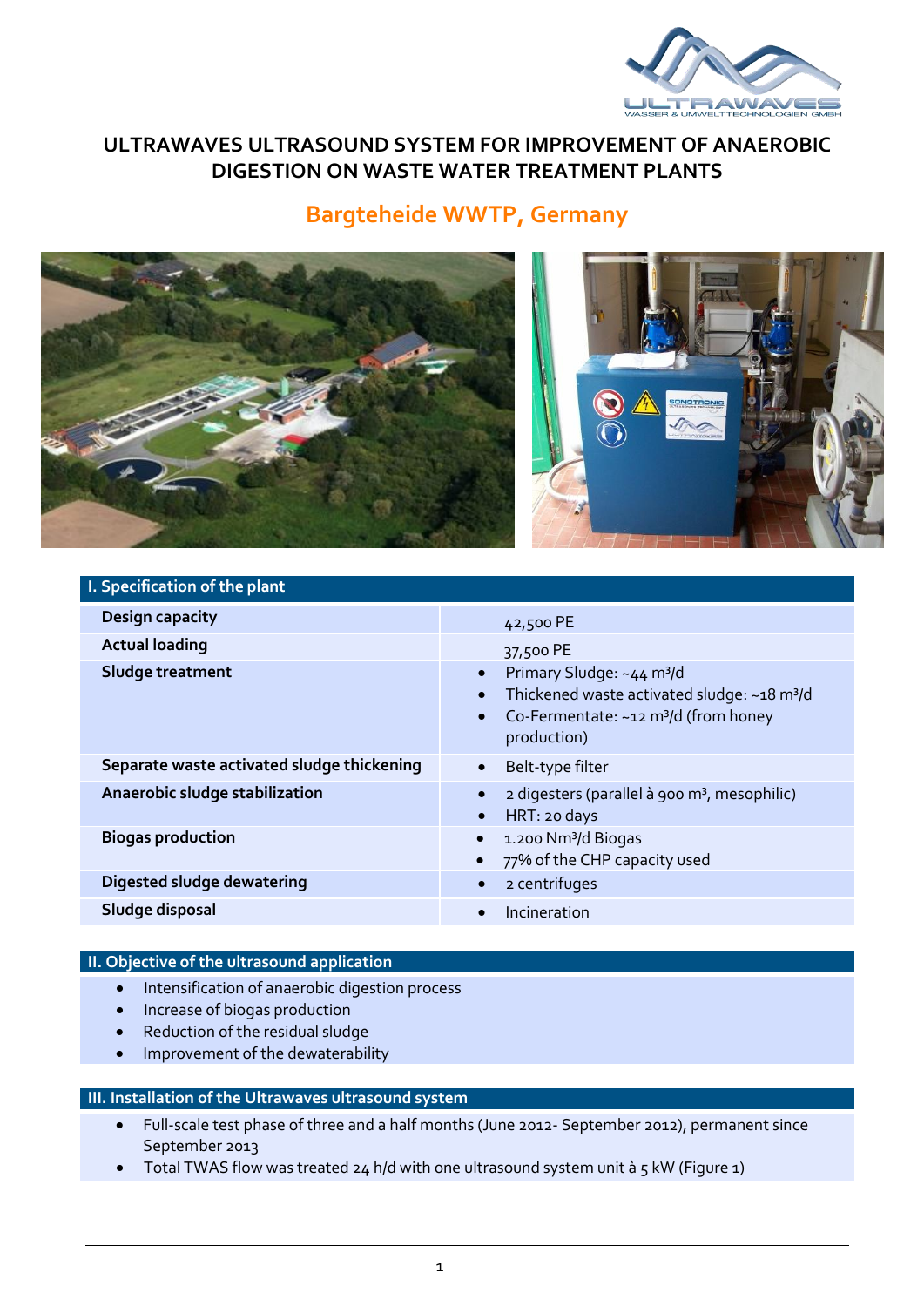

#### **IV. Results**

- Increase of the degradation degree of 14,5% and due to this an improvement of the biogas production (see Figure 2)
- Increase of the total volatile solids (VS) degradation of 20%
- Improvement of the dewaterability of 5% (see Figure 3)
- Decrease in sludge disposal costs
- Decrease of the demand of flocculation aids
- Decrease of the sludge viscosity



### *Figure 1: Implementation of US in the process*



*Figure 2: Degree of degradation during test phase*